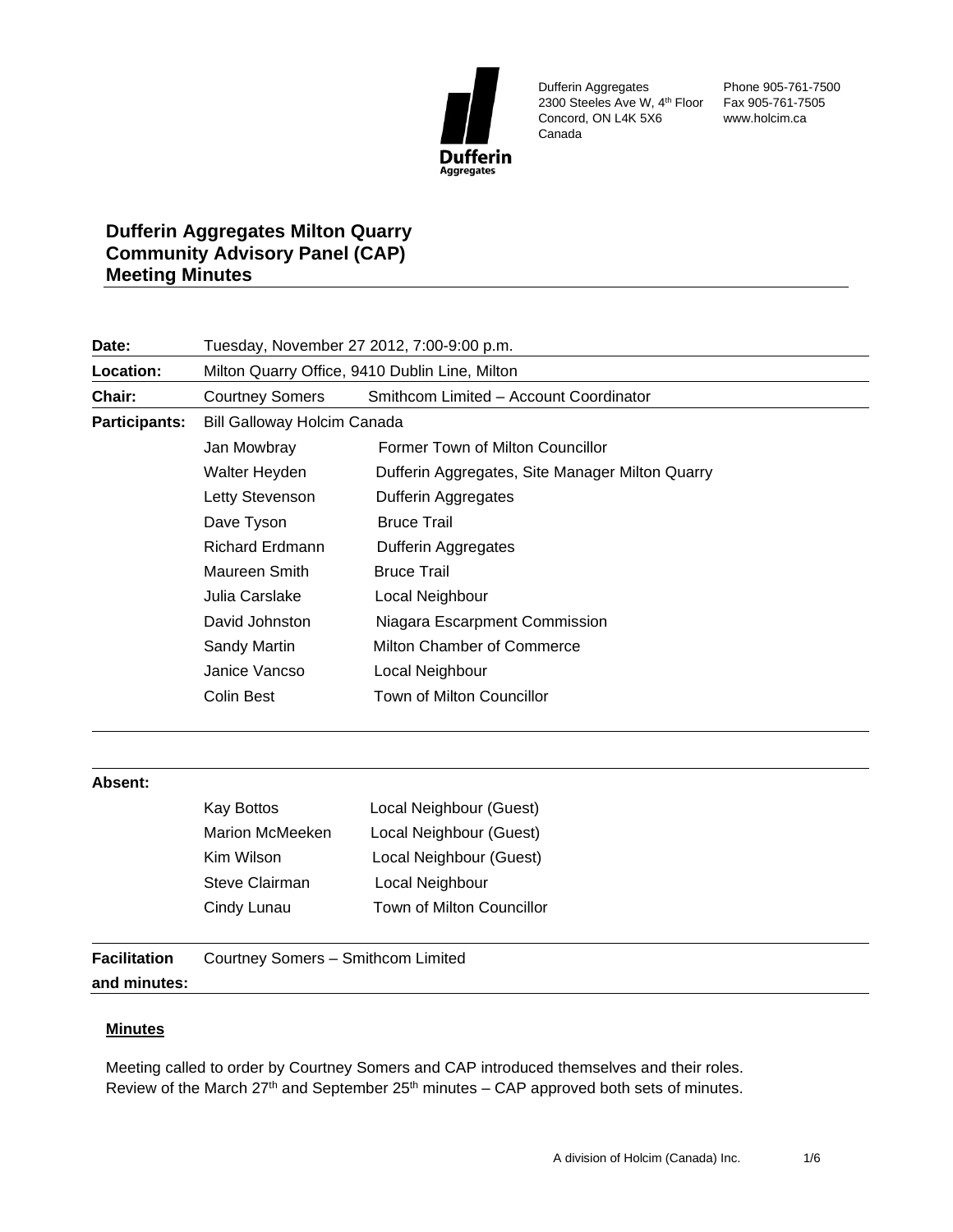

Review of Action Items:

- Concern over timing of the meeting due to conflicts at next meeting CAP should come prepared to inform Dufferin Aggregates what day works best.
- Suggestion from CAP member to use 'Doodle' in order to determine if people can attend specific meetings.

Cornerstone Standards Council Presentation, Bill Galloway from Holcim Canada

- 1) Bill Galloway explained that the aggregate industry is managed by many different government organizations and that the industry, with the help of Dufferin Aggregates, has created the Cornerstone Standards Council to manage aggregates in Ontario and community concerns.
- 2) Bill started the presentation by explaining the creation of the Cornerstone Standards Council
	- a. The Council was formed through a merger of Socially and Environmentally Responsible Aggregate (SERA) and the Aggregate Forum of Ontario (AFO)
		- i. Board of Directors Ivey Foundation, Schad Foundation, CEO of Green Building Council. More board members have been added since the Council formation on July 24, 2012
	- b. National mandate to explore certification for social and environmentally responsible practices and initially focused on develop certification for responsible aggregate siting, operation and rehabilitation in Ontario. [www.cornerstonestandards.ca](http://www.cornerstonestandards.ca/)
	- c. Strengths of the Merger
		- i. Address municipal concern
		- ii. Strength of SERA
		- iii. Strength of AFO
		- iv. Panel 2 new NGO (Ontario Nature and Gravel Watch) and 2 new industry (LaFarge and Walker)
		- v. Non-Sector Staff Former Exec. Director of the Forestry Stewardship Council
		- vi. Diverse Board
	- d. Board of Directors interim Board that will facilitate certification. Eventually the Board will have less NGOs and industry leaders once more municipal parties get involved.
	- e. Current Board:
		- i. Peter Kenall, Schad Foundation and Earth Rangers
		- ii. Maia Becker, Forest Stewardship Council
		- iii. Bob Cartmel, Lafarge Canada
		- iv. Ryan Essex, Miller Group
		- v. Bob Cartmel, Lafarge Canada
		- vi. Graham Flint, Gravel Watch Ontario
		- vii. Bill Galloway/Nick Caccavella, Holcim Canada
		- viii. Tim Gray, Ivey Foundation
		- ix. Ken Lucyschyn, Walker Industries
		- x. Moreem Miller, OSSGA
		- xi. Thomas Mueller, Canada Green Building Council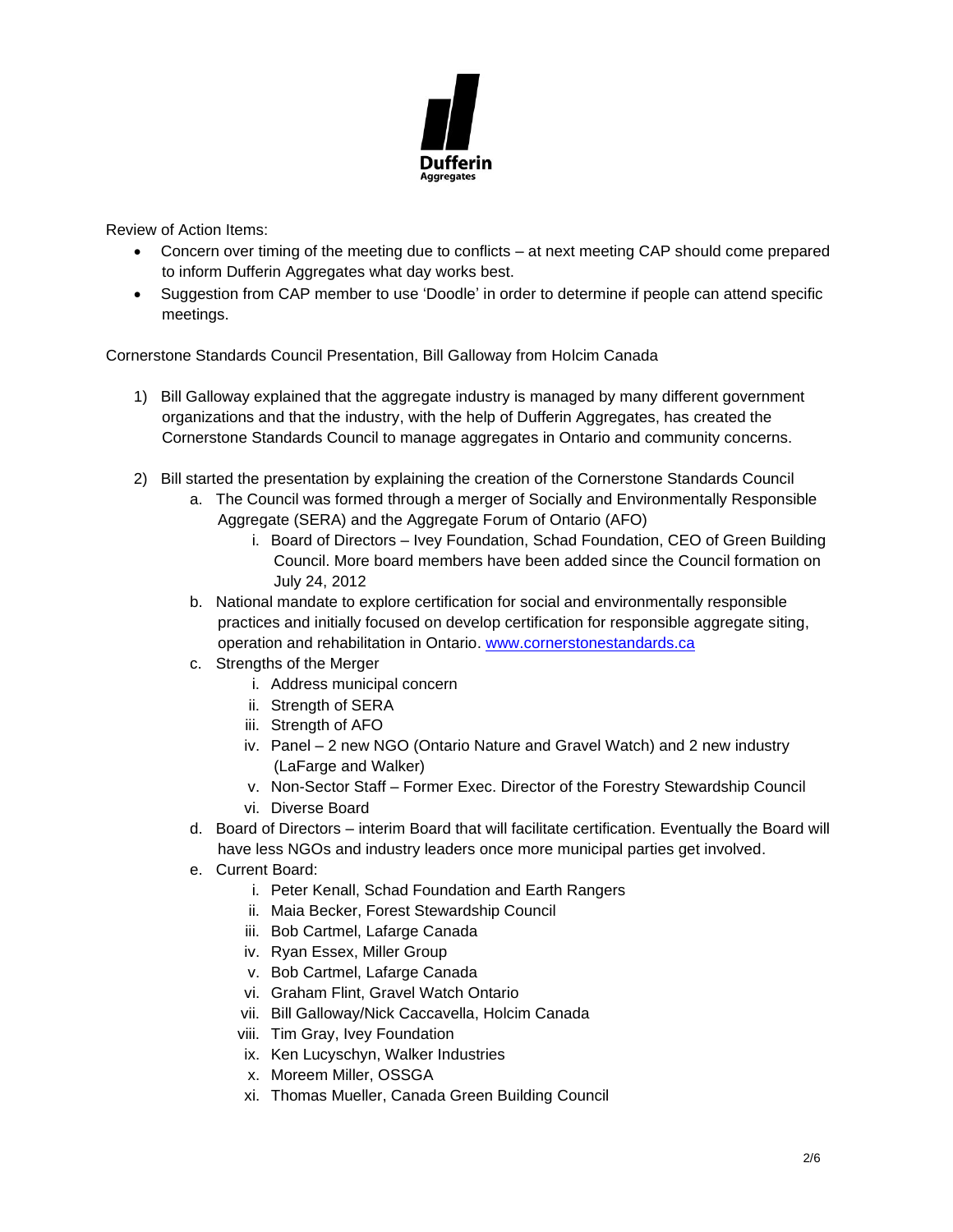

- xii. Ron Reid, Couchiching Conservancy
- xiii. Caroline Schultz, Ontario Nature
- xiv. Eric Stevenson, Environmental Defence
- xv. Andrew Stewart, Maclean Foundation
- f. Development Panel
	- i. Environmental Caucus
	- ii. Planning Caucus
	- iii. Observers
	- iv. Industry Caucus
- 3) 7 Principles of Cornerstone Standards Council
	- a. Abide by all laws and regulations
	- b. Community consultation
	- c. Respect for First Nations
	- d. Benefits to community
	- e. Environmental and water impacts
	- f. Recycle efficiency
	- g. Traceability Knowing the product came from a responsibly sourced pit/quarry

Question One: Sandy Martin asked what if a company does not want to be certified? Is there a penalty?

• Bill Galloway answered that the penalty will be economic and very problematic for the company.

Question Two: Sandy Martin asked if all the members of the AFO that have merged with SERA happy?

• Bill answered that they have not left but they are not absolutely happy and there will always be groups that are not happy.

Julia Carslake explained that the big companies need to be involved to make things change and progress things forward.

Question Three: Jan Mowbray asked if any specialist will be involved in the panel.

• Bill Galloway explained that companies still have to go through the proper application process where the various groups will look at the core scientific documents to ensure that the science passes the test.

Question Four: Sandy Martin asked if the hope with the Cornerstone organization is to work more closely with the government.

• Bill Galloway confirmed that the organization wants be more aligned with the government and by having rules in place it allows for more dialogue.

Question Five: Julia Carslake asked which company was trying to move the Mega Quarry forward.

• Bill Galloway explained that Bow Post out of Boston got involved to manage money and develop a quarry.

Acton Quarry Expansion Update, Bill Galloway from Holcim Canada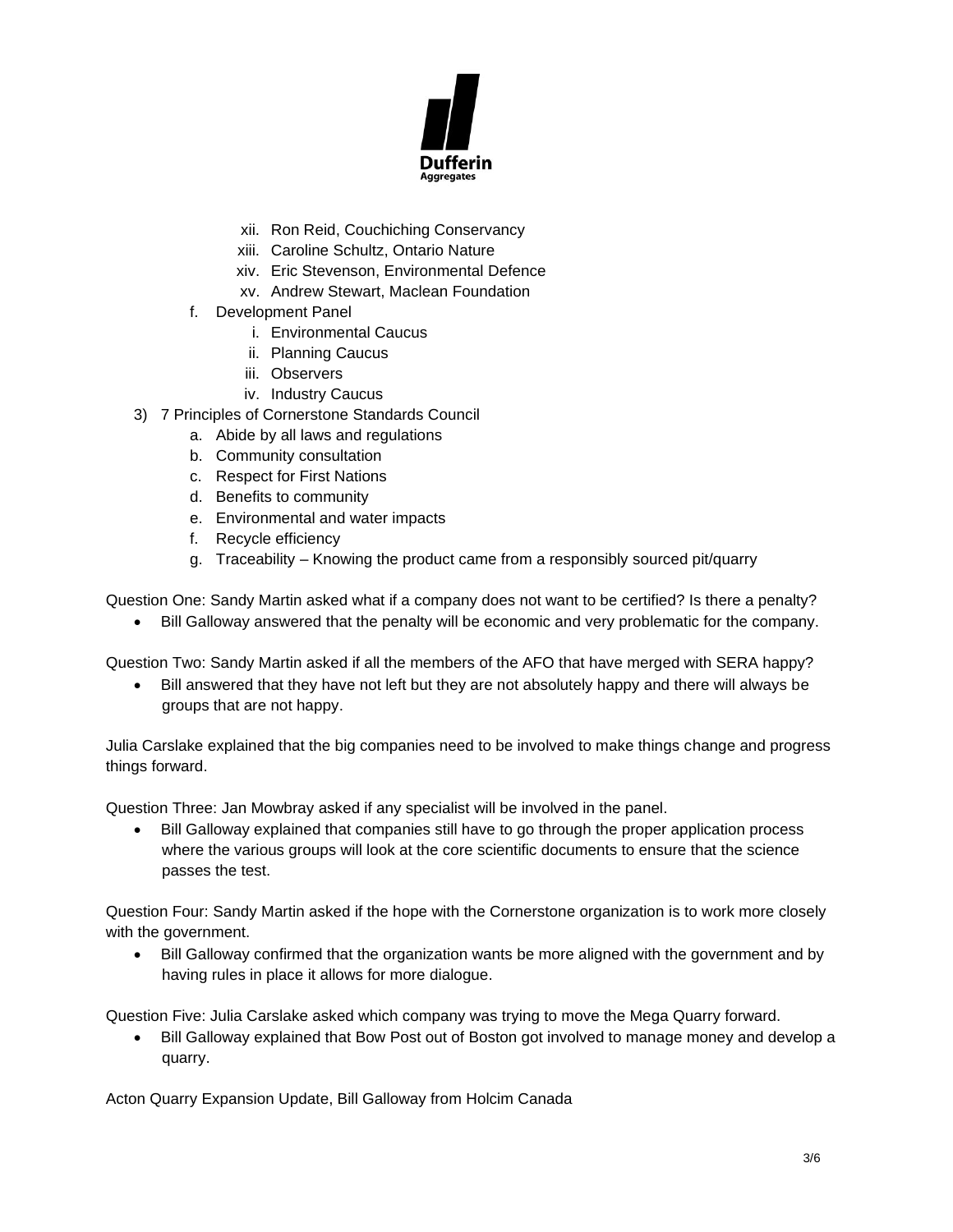

- 1) Bill Galloway provided a background on Dufferin Aggregates coming to own the area that the Acton Quarry covers.
	- a. Dufferin Aggregates worked with LaFarge to buy the Acton Quarry in 2001 and it is now fully operated by Dufferin Aggregates.
- 2) Application for foot print extension
	- a. Revised proposed extension footprint which represents a change in proposed tonnage from 71MT to 50MT
	- b. Dufferin Aggregates, in an attempt to address concerns that were raised by agencies and members of the community, revised the footprint. Dufferin Aggregates is hoping to work out the concerns of the community and various agencies in the area before moving forward with the extension.
- 3) "Green Line" Approach
	- a. Within Green Line, monitor and maintain the site features
	- b. Beyond Green Line, monitor along the green line with wells and adjust mitigation within green line
	- c. It is a system that manages the water
- 4) Ecological Enhancement Plan (EEP)
	- a. Designed to enhance the ecological features and functions of the Regional System
	- b. Includes short-term off-site enhancements, final rehabilitation, tree-planting, woodland management, amphibian pool/wetland creation, wetland enhancements, salvage suitable forest and wetland soils
	- c. Biodiversity plan with Earth Rangers
	- d. All the land will be donated to the town once extraction is complete. Dufferin Aggregates is working with the town to create the plan and make sure it is rehabilitated according to that plan
- 5) Amphibian Demonstration Pond
- 6) Next Steps
	- a. Waiting for Joint Agency Review (JART) technical reports are expected in early 2013
	- b. Waiting on MNR to finish review, they are currently 4 to 6 weeks behind schedule
	- c. Final staff reports for Council/Commission Decisions in mid 2013
- 7) Opposition
	- a. POWER
	- b. CONE
	- c. Neighbours on Fourth Line

Question Six: Jan Mowbray asked if the rehabilitation is on schedule at the Acton Quarry, like it is in Milton.

• Bill Galloway explained that the operation is currently catching up and still cleaning up areas that were not left sufficiently rehabilitated.

Update on Milton Quarry Operations, Walter Heyden, Site Manager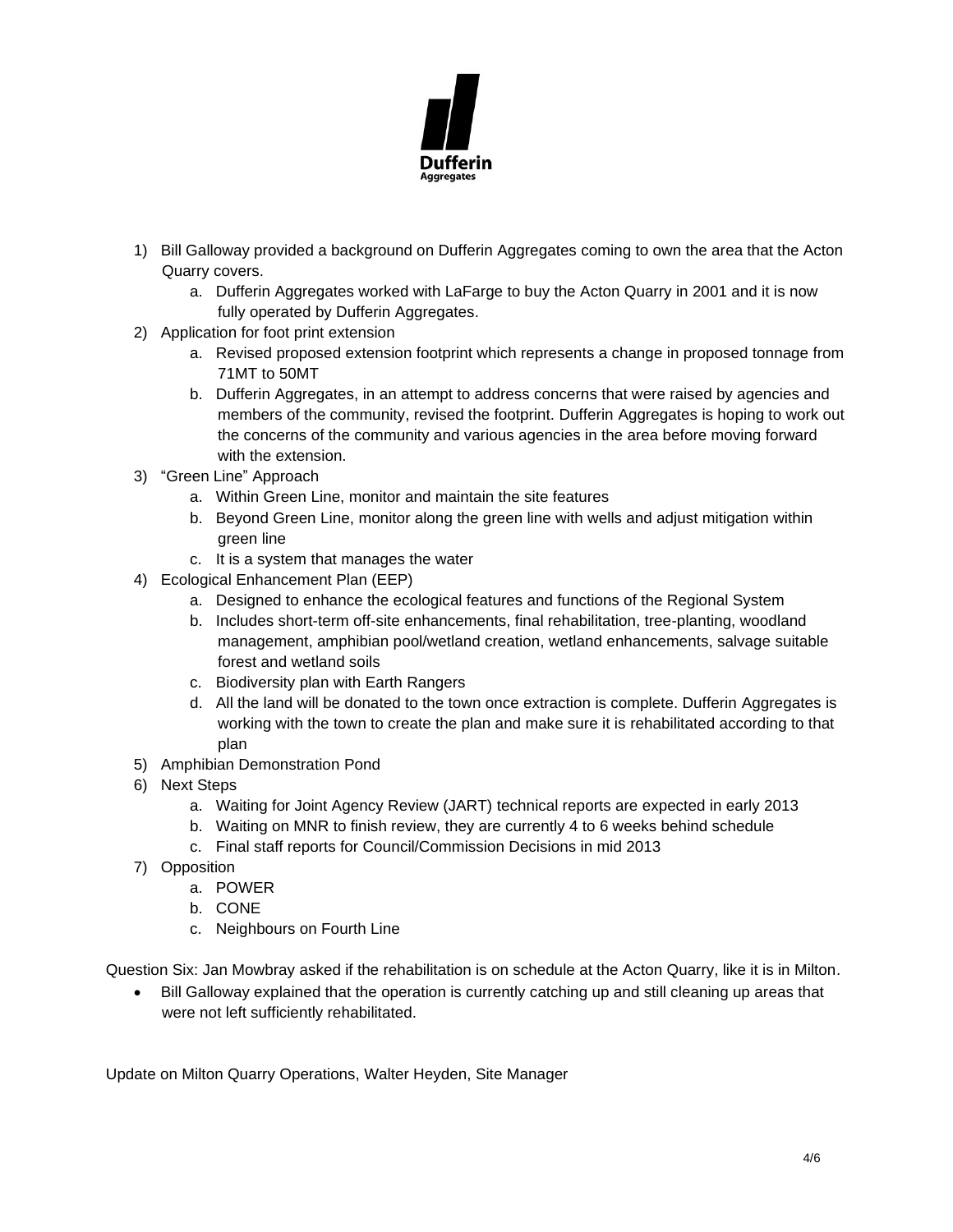

- 1) 2012 Operations
	- a. Last blast is anticipated to be the end of this week (November 30)
	- b. 4 million tonnes produced
	- c. 3.9 million tonnes shipped
- 2) 2013 Operations
	- a. Production from March 1<sup>st</sup> to November 30<sup>th</sup>
	- b. Blasting in February  $15<sup>th</sup>$  to November  $15<sup>th</sup>$
	- c. 4.2 million tonnes budgeted
		- i. 1,00,000 tonnes from North Quarry
		- ii. 3,200,00 tonnes from West Cell
	- d. 4.2 million tonnes to be shipped
- 3) 2012 Achievements
	- a. 2 years without a lost time injury 850+ days
	- b. Together for Communities
		- i. Road side clean up
		- ii. Darling House
		- iii. Local sports team
		- iv. Halton Children's Water festival
		- v. Open House
		- vi. Tree planting
		- vii. School tours
		- viii. Donation loads
		- ix. 40+ volunteer days out of 55 direct employees
		- x. MNR Rangers
		- xi. Earth Rangers
		- xii. Bird Studies Canada

Question Seven: Jan Mowbray asked what the pipes are coming out over embankment are. She has noticed they don't seem to be operational.

• Walter explained that the dry summer has resulted in the lake level being very low and therefore the water is being pumped from the lake to reservoir and not out the pipes on the embankment.

Question Eight: Julia Carslake asked about the carpool at Guelph line and 401 and if Dufferin Aggregates paved that carpool parking lot.

Walter is not sure and will look into it for the next meeting.

Action Items:

- Walter to call Kim Wilson to see if he wants to continue to be a member of the Milton CAP.
- Julia Carslake would like to receive a copy of the Bird Studies report.
- Walter to let CAP know if Dufferin Aggregates had anything to do with paving the carpool parking lots at Guelph Line and the 401.